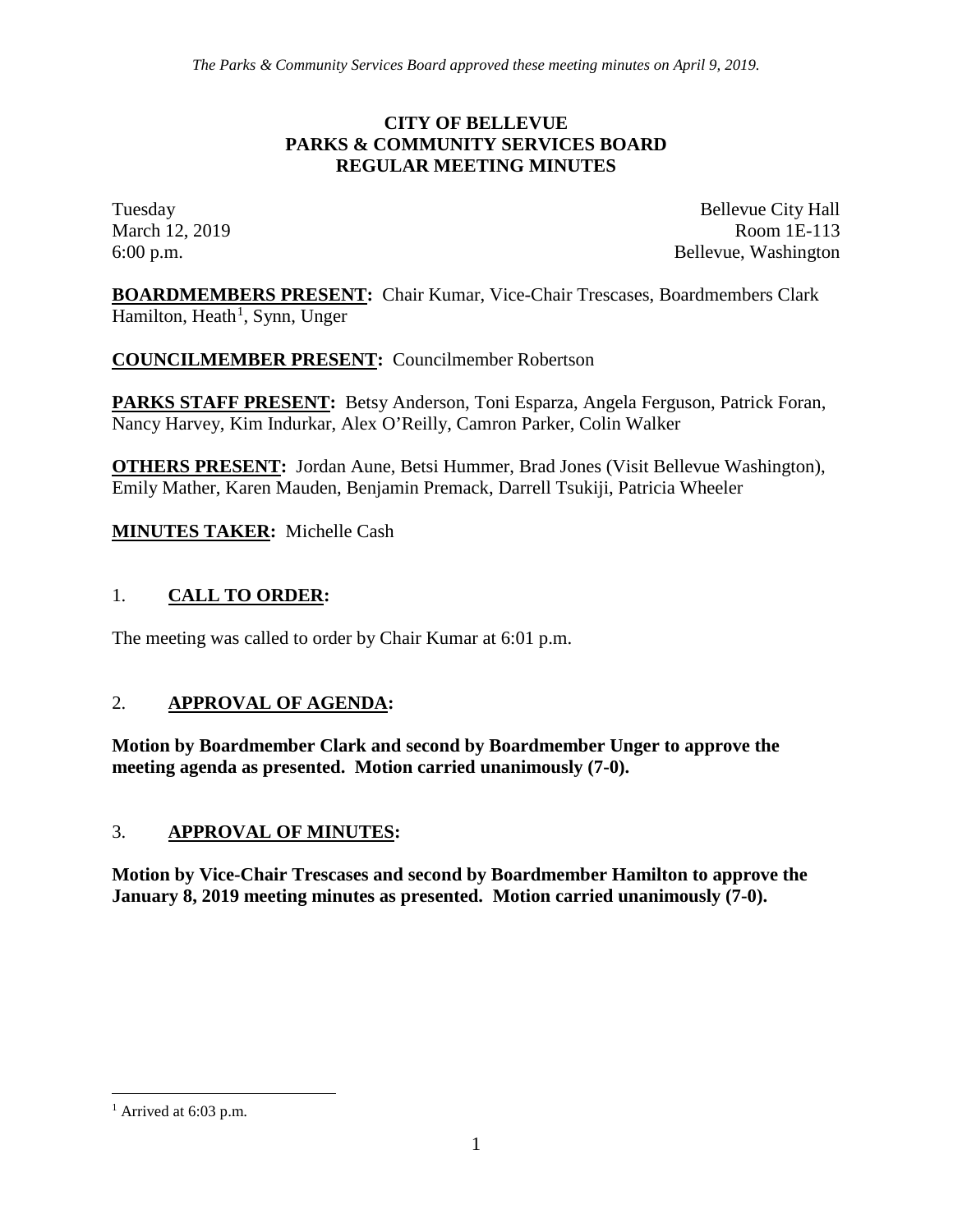## 4. **ORAL COMMUNICATIONS/PUBLIC COMMENTS:**

Darrell Tsukiji & Emily Mather

Youth Link Board

On behalf of the Bellevue Youth Link Board, Mr. Tsukiji and Ms. Mather invited Boardmembers to the 20<sup>th</sup> Annual Gumbo Night, which will be held on April 17, 2019 at the home of former Parks Boardmember Sherry Grindeland.

Benjamin Premack

15455 SE 47th Pl., Bellevue, WA

Mr. Premack expressed his concern about the number of off-leash dogs in many of the park facilities, specifically Lewis Creek Park. He also encouraged inclusion of additional off-leash dog parks, particularly in southeast Bellevue.

Betsi Hummer

14541 SE  $26<sup>th</sup>$  St., Bellevue, WA

Ms. Hummer explained that an application has been submitted to change the zoning for the Bellevue Technology Center so that it can be developed into a multifamily development. The community has worked hard to keep this property as a large open green space. Ms. Hummer encouraged Boardmembers to pay close attention to this project, since it impacts the open green space and tree canopy. If the multifamily facility is approved, additional parks will be needed to accommodate the additional people.

## 5. **COMMUNICATIONS FROM CITY COUNCIL, COMMUNITY COUNCIL, BOARDS AND COMMISSIONS:**

Councilmember Robertson provided the following update on Council projects:

- The annual Council Retreat was held—operating guidelines and emerging issues were discussed among other items.
- The Boys & Girls Club of Bellevue withdrew their proposal for a fieldhouse facility.
- The Wilburton Area Update is forthcoming.

Councilmember Robertson also expressed her enthusiasm for the Meydenbauer Bay Park Grand Opening, as well as Gumbo Night.

# 6. **DIRECTOR'S REPORT:**

Councilmember Robertson expressed her appreciation to Patrick Foran for his dedication and years of service to Bellevue. Mr. Foran recently announced his retirement. Mr. Foran has been a zealous advocate for parks and will be deeply missed. Other Boardmembers expressed their appreciation to Mr. Foran as well.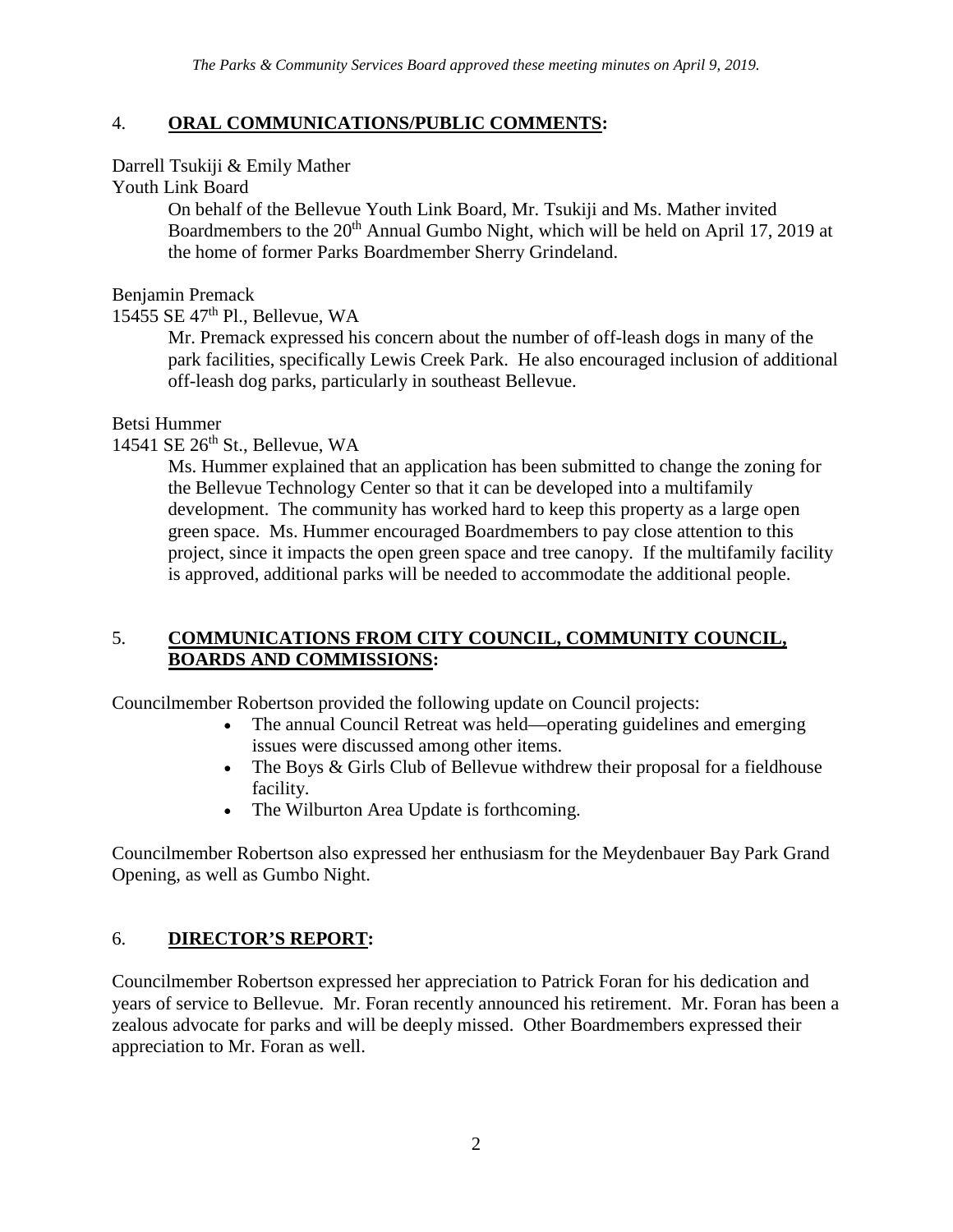# 7. **BOARD COMMUNICATION:**

Boardmember Unger enjoyed spending time at Downtown Park, Hidden Valley Park, and Surrey Downs Park. She is also looking forward to the Meydenbauer Bay Park Grand Opening.

Boardmember Clark enjoyed spending time at Downtown Park.

Boardmember Hamilton recently visited Wilburton Hill Park. He also attended the Tree Canopy public meeting.

Boardmember Synn enjoyed spending time at Kelsey Creek Farm.

# 8. **CHAIR COMMUNICATION & DISCUSSION:**

Chair Kumar looks forward to the Meydenbauer Bay Park Grand Opening.

# 9. **BOARDMEMBER/COMMITTEE/LIAISON REPORTS:**

No reports.

# 10. **DISCUSSION/ACTION ITEMS:**

## A. Visit Bellevue Washington

Mr. Jones explained that Visit Bellevue Washington (VBW) falls under the Bellevue Convention Center Authority. The BCCA has three divisions, including Meydenbauer Center, Meydenbauer Center Theatre and VBW. VBW serves as Bellevue's official destination marketing and management organization and has the following strategic goals:

- Strategy 1: Attracting overnight visitors to Bellevue
- Strategy 2: Maximizing visitor engagement and spending
- Strategy 3: Branding Bellevue
- Strategy 4: Enhancing the Bellevue visitor experience
- Strategy 5: Managing the destination development plan

Mr. Jones further reviewed the Destination Development Plan, included in Strategy 5. The vision of the Destination Development Plan is for Bellevue to be a premium, vibrant gateway destination to the Greater Seattle Region for national and international visitors that delivers a number of unique shared experiences that inspire visitors to share with family and friends and come back again and again.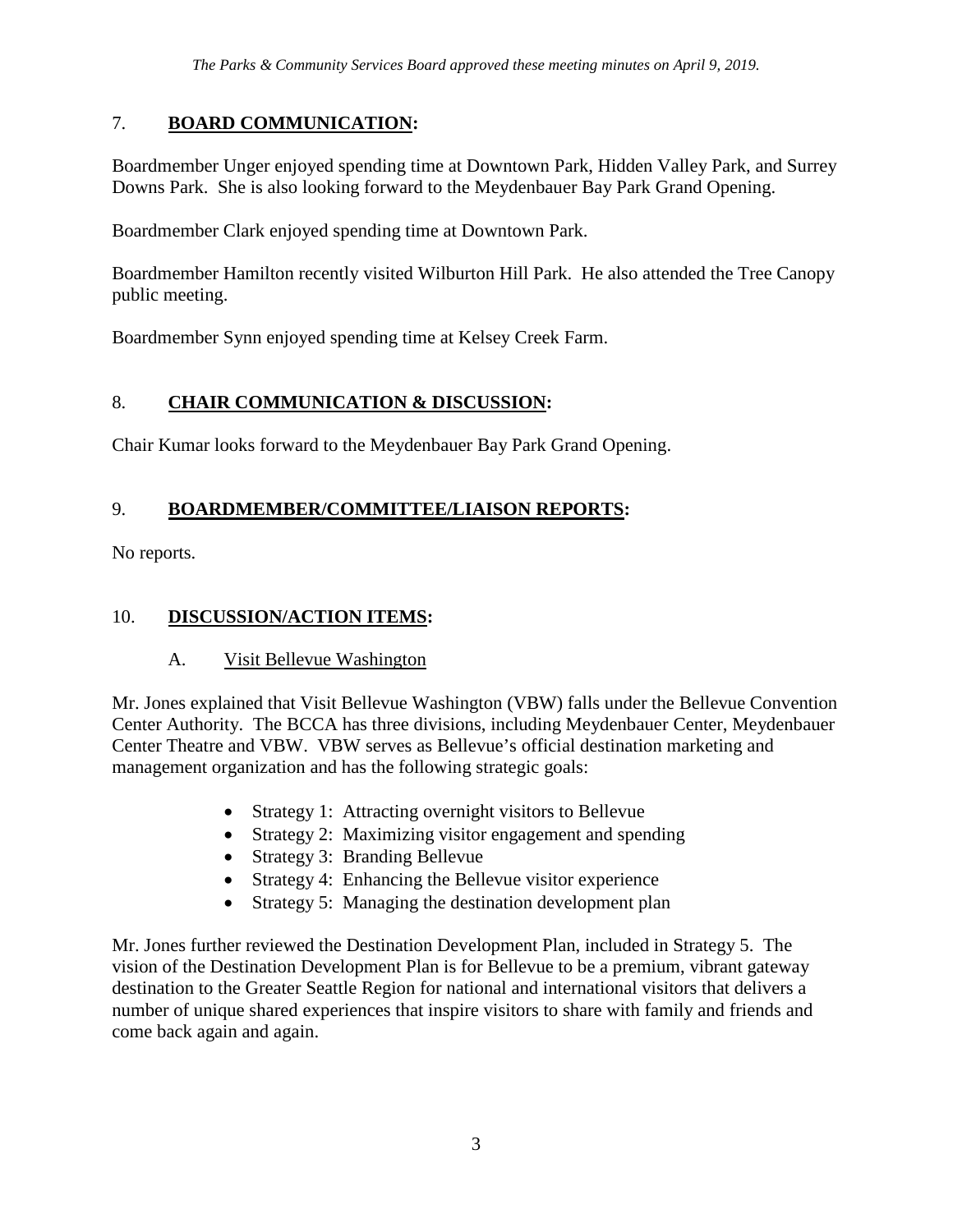Mr. Jones noted that VBW recently released their Visit Bellevue Strategic Vision 2020 and is undergoing a major Branding update. Part of this update includes working with a mobile-based survey to get real-time feedback from visitors about Bellevue parks and other interests.

Boardmember Synn asked how deeply other communities are in providing insight about what bring people to Bellevue. Mr. Jones responded that VBW is currently developing new oversight and governance for the organization that will represent various areas of Bellevue. There are also advisory committees and various councils to assist with this aspect—most members are from the community. Mr. Walker added that the branding consultant is paying close attention to this so they can determine who and what Bellevue is as a destination so it can ultimately be marketed to visitors.

Boardmember Hamilton asked if the lid park and the aquatic center are an important part of VBW marketing campaign. Mr. Jones responded that sports and recreation are a big part of the tourism strategy. It is also a developing sector of Bellevue. Mr. Jones clarified that VBW is working on a more regional approach to sports than Bellevue-centric to take advantage of multiple opportunities. He added that the lid park is also a great way to connect both sides of the community. The lid park needs to be programmable so that people can gather and use it as an attraction (i.e., festivals, concerts, farmers markets, etc.).

Boardmember Clark asked if VBW is targeting the future employees of Bellevue. Mr. Jones labeled these as "Bleisure" visitors. These are business visitors that extend their trip for leisure. VBW is working to bolster weekend visitors. Mr. Jones noted that VBW is evaluating the park assets and how to circulate visitors in a sustainable way—signage and wayfinding is critical to Bleisure visitors. Transportation options are also being evaluated (i.e., trolley service or other means).

Boardmember Unger asked if there is a current branding statement versus how we want to brand ourselves. She called specific attention to the term "pretentious." Mr. Jones clarified that Bellevue has great hospitality and is in between the luxury/upscale/outside/corporate world. The city needs to be marketed in a non-pretentious/authentic manner. Boardmember Unger also inquired if VBW is trying to capture Seattle visitors. Mr. Jones explained that Bellevue needs to be introduced in the right way to intercept interested Seattle visitors.

Chair Kumar asked if "City in a Park" will be incorporated into the branding strategy. Mr. Jones explained that once a concept is determined, it will be vetted through various departments and organizations for buy-in. The brand should be maneuverable. The tagline and logo are not as important as the brand platform. Vice-Chair Trescases added that the branding exercise is VBW's exercise, not the city's exercise. The goal is to attract visitors; therefore the brand strategy might be different for Bellevue residents.

Mr. Foran stated that there are many priorities important for Bellevue's strategy to attract visitors: workforce, affordable housing, regional transportation, etc.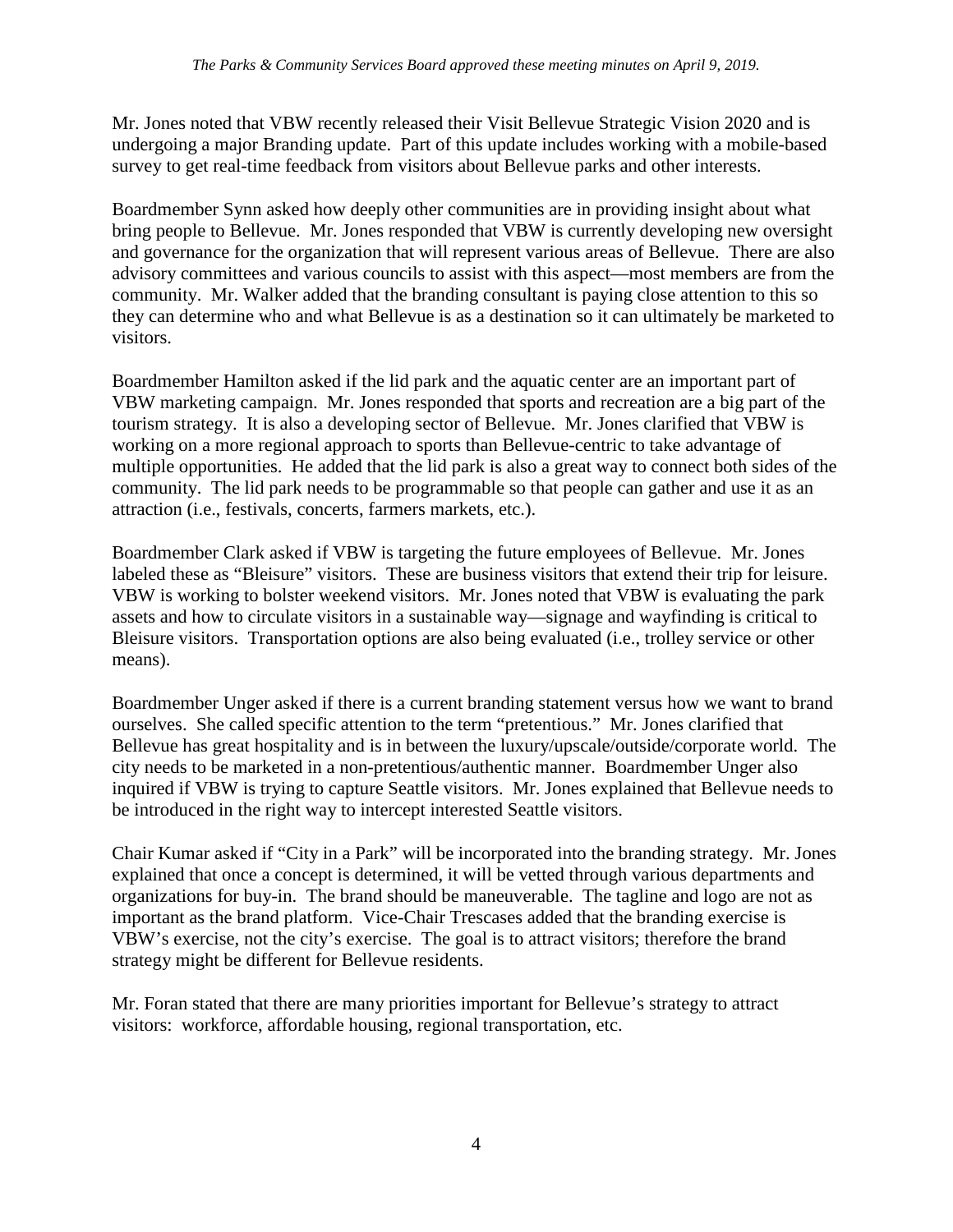## B. Community Services Planning Update

Ms. Esparza explained that the Parks & Community Services Department provides a wide spectrum of services to the community. To provide a more complete picture of the diverse programs and services that are offered, the following presentations were provided:

> • Kim Indurkar, Community Services Supervisor and the Department's Inclusion Coordinator *Choices for People with Disabilities Plan*

Ms. Indurkar explained that the Choices for People with Disabilities Plan was created as a resource for city staff to provide access and equity for residents with disabilities into programs, services and facilities. The current update includes a proactive approach to access.

Ms. Indurkar stated that having a plan that provides the greatest choice of recreation activities and experiences supports full and active participation of individuals with disabilities in the same community activities as individuals without disabilities. This develops community support and encourages attitudinal changes to reflect the right of all people to dignity, self-respect, and community involvement.

The goals of the Choices for People with Disabilities Plan include:

- o Physical access into facilities, parks, playgrounds
- o Recreation choice opportunities
- o Staff training
- o Outreach
- o Expansion of services
- Angela Ferguson, Business Systems Manager, and Diversity Liaison for Parks & Community Services *Diversity Strategic Plan*

Ms. Ferguson explained that in collaboration with the City's Draft Diversity Advantage Plan, the Parks Department plans to roll out its Diversity Strategic Plan with three objectives:

- o To examine current policies, practices, and procedures as it pertains to diversity and equity related issues.
- o To incorporate strategies and best practices developed under the Diversity Advantage Plan as guiding principles for the mission and vision of all Parks & Community Services work plans.
- o To cultivate a department culture that understands, reflects and celebrates diversity as its standard, while continuing to provide high quality programs and services for all communities and groups in Bellevue.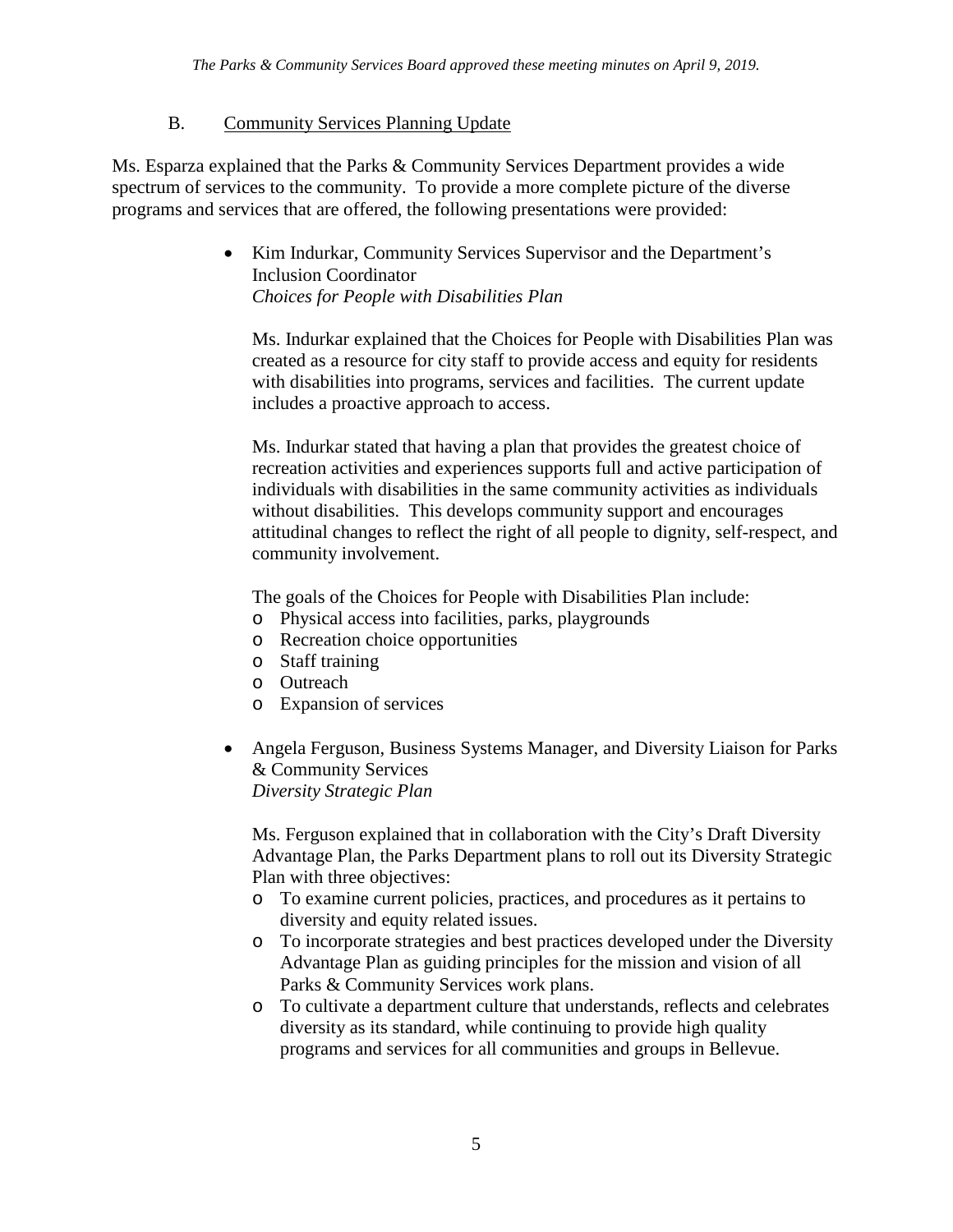Ms. Ferguson added that the intent is to utilize the Draft Parks Diversity Strategic Plan as guiding principles for the City's work as best practices in programs, policies, planning, and services are developed.

Based on the Department Assessment, the following five objectives have been identified for the workplan:

- o Policies
- o Programs & Services
- o Communication & Outreach
- o Recruitment & Retention
- o Training

Ms. Ferguson explained that the Draft Diversity Strategic Plan will allow staff to address the changing demographics and better meet customers' needs. More importantly, the plan will provide and equip staff with the necessary training, tools, and strategy to engage the community effectively. It can also be used to address the changing demographics and better meet customer needs.

• Alex O'Reilly, Human Services Division Manager *Human Services Needs Update*

Ms. O'Reilly provided a briefing on early efforts to collect community feedback for the 2019-20 Human Services Needs Update. The biennial report looks at the needs of Bellevue residents and explores how to leverage the community's resources most effectively. The information will ultimately guide the Human Services Commission's funding recommendations.

Initial outreach and data collection has started and will continue through the summer, using a variety of tools including community surveys, focus groups and interviews with community stakeholders.

The draft report will be reviewed this fall with expected adoption by the Human Services Commission.

• Betsy Anderson, Senior Planner *Recreation Program Plan Strategic Plan*

> The Recreation Program Plan guides the department's investment in recreation programs, with a focus on programming and spending to meet the needs of those with limited opportunities for recreation. An update to the Recreation Program Plan is due in 2020 to meet Commission for Accreditation of Park & Recreation Agencies (CAPRA) standards. Ms. Anderson noted that while the core tenets of the plan remain relevant, staff is embracing the opportunity to update the plan to more fully align with the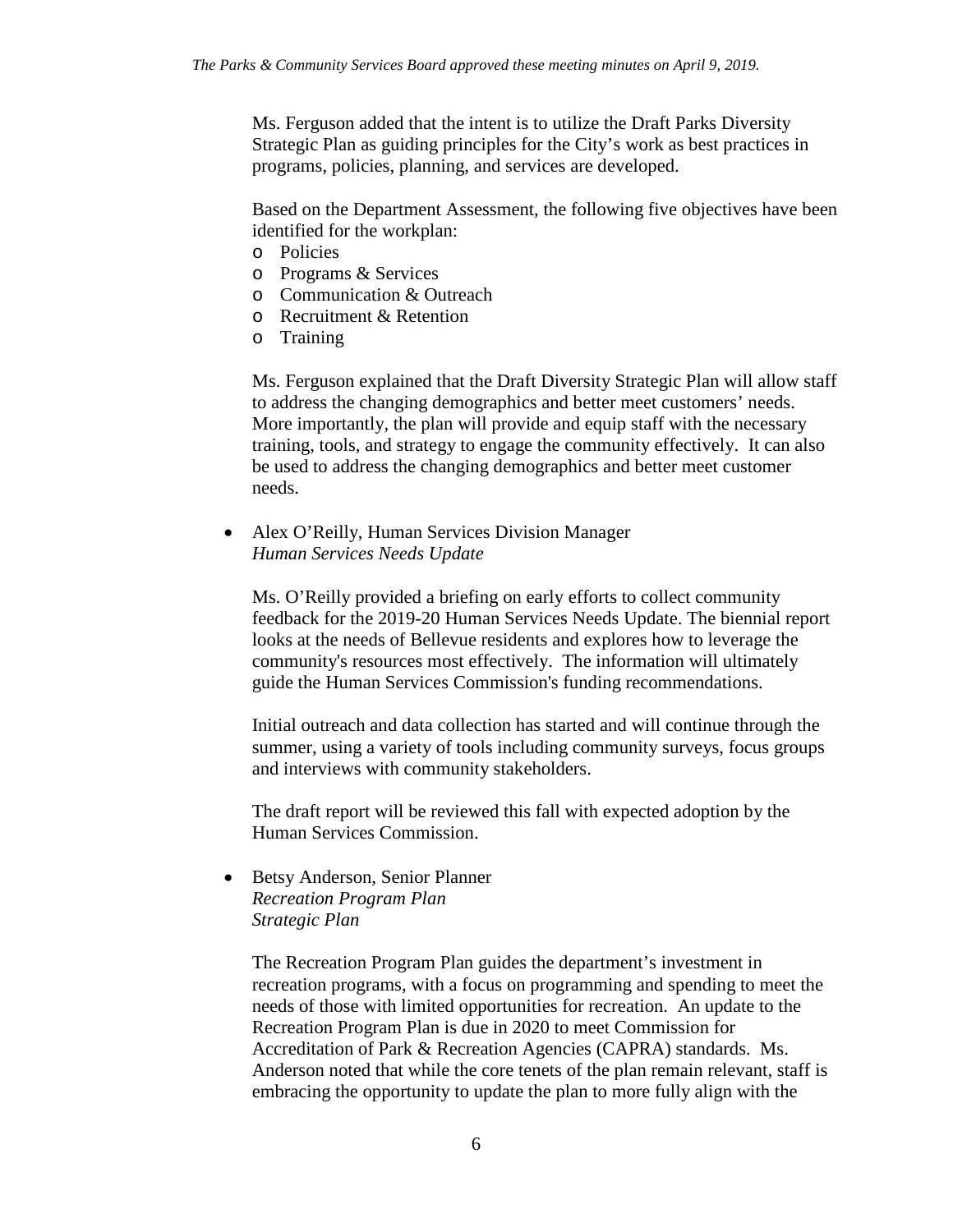citywide Diversity Advantage Initiative and integrate principles of equity, diversity, and inclusion. The plan update also strives to more fully reflect the breadth of programming and services undertaken by the department. Ms. Anderson added that staff is also working to make the plan's structure and graphic layout more user-friendly.

Boardmembers can expect a dedicated presentation on the Recreation Program Plan update in April, in advance of the public outreach that will be undertaken over the summer. This is a plan that will be seeking Parks Board feedback and endorsement over the next year.

Ms. Anderson noted that like the Recreation Program Plan, the department's Strategic Plan was last updated in 2015 and is due for an update in 2020. The Strategic Plan acts like a bridge—it helps staff translate policy-level guidance from city- and department-level plans and initiatives into actions that can then be turned into work plans. The plan confirms the department's mission and guiding principles and, through goals and strategies, identifies the focus for the next five years.

Ms. Anderson noted that the Board will be receiving a presentation specific to this planning effort in the coming months.

# 11. **NEW BUSINESS:**

None.

# 12. **PROPOSED AGENDA FOR NEXT MEETING:**

Boardmember Hamilton suggested that Boardmembers debrief the BGCB fieldhouse process at a future Board meeting. Councilmember Robertson suggested that this be added to a retreat agenda. Boardmember Heath added that he would like to invite the BGCB to participate in the discussion. He would like to learn lessons so the Board can work with potential community partners in a proactive manner.

Boardmember Unger expressed her support of a retreat and would also like to discuss future agenda topics and projects that the Parks Board might like to work on. Vice-Chair Trescases reminded Boardmembers that there is a five year work plan for the Parks Board that can be used as a starting point. Councilmember Robertson added that the Parks Board is an advisory Board for City Council and should ask Council for permission if they want to go outside the scope of the work plan list or Council priorities.

## **Motion by Boardmember Heath and second by Vice-Chair Trescases to extend the meeting until 8:35 p.m. Motion carried unanimously (7-0).**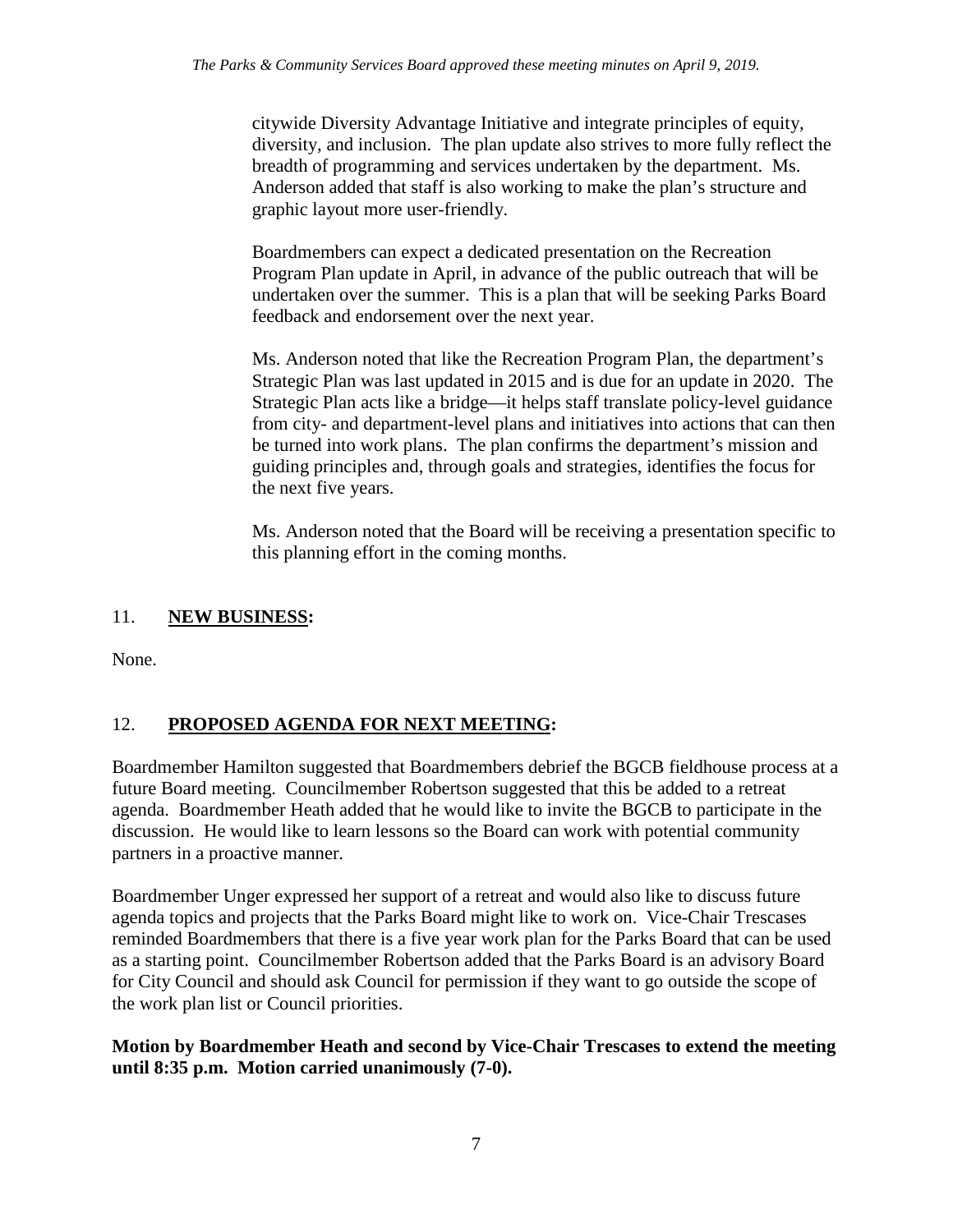Councilmember Robertson added that Boardmembers may want to postpone a retreat until the new Parks Director has been appointed.

Boardmember Heath expressed his frustration with the structure of current Board meetings. He feels that the process and structure does not allow for creativity and back/forth dialogue.

## **Motion by Vice-Chair Trescases and second by Boardmember Hamilton to extend the meeting until 8:40 p.m. Motion carried unanimously (7-0).**

Chair Kumar and Vice-Chair Trescases will work with staff to plan a Board retreat.

# 13. **OTHER COMMUNICATIONS:**

- A. CIP Project Status Report
- B. Meydenbauer Bay Park Grand Opening flyer
- C. Letter from Boys & Girls Clubs of Bellevue re fieldhouse
- D. Council Packet Agenda Memo re acquisition (1-22-19)
- E. Memo from staff re Natural Resource/Resource Management Volunteerism
- F. Email from Judy Matthew about reducing light pollution
- G. Email from Gregg T re Boys & Girls Clubs at Wilburton Park
- H. List of upcoming Parks special events

# 14. **ORAL COMMUNICATIONS/PUBLIC COMMENTS:**

## Karen Mauden

 $316 - 131$ <sup>st</sup> Ave., Bellevue WA

Ms. Mauden thanked Boardmember Heath for his comments regarding the BGCB/Wilburton fieldhouse proposal. She clarified that the Wilburton community is not against the BGCB specifically—they are merely against the fieldhouse proposal. A fieldhouse in the Wilburton community goes against Bellevue's City in a Park principles. Ms. Mauden suggested that the BGCB and Wilburton community be invited to come together for a dialogue.

#### Betsi Hummer

14541 SE  $26<sup>th</sup>$  St., Bellevue, WA

Ms. Hummer expressed her appreciation to Mr. Foran, noting that the Parks Department is first class from top to bottom, which is reflective of Mr. Foran's leadership.